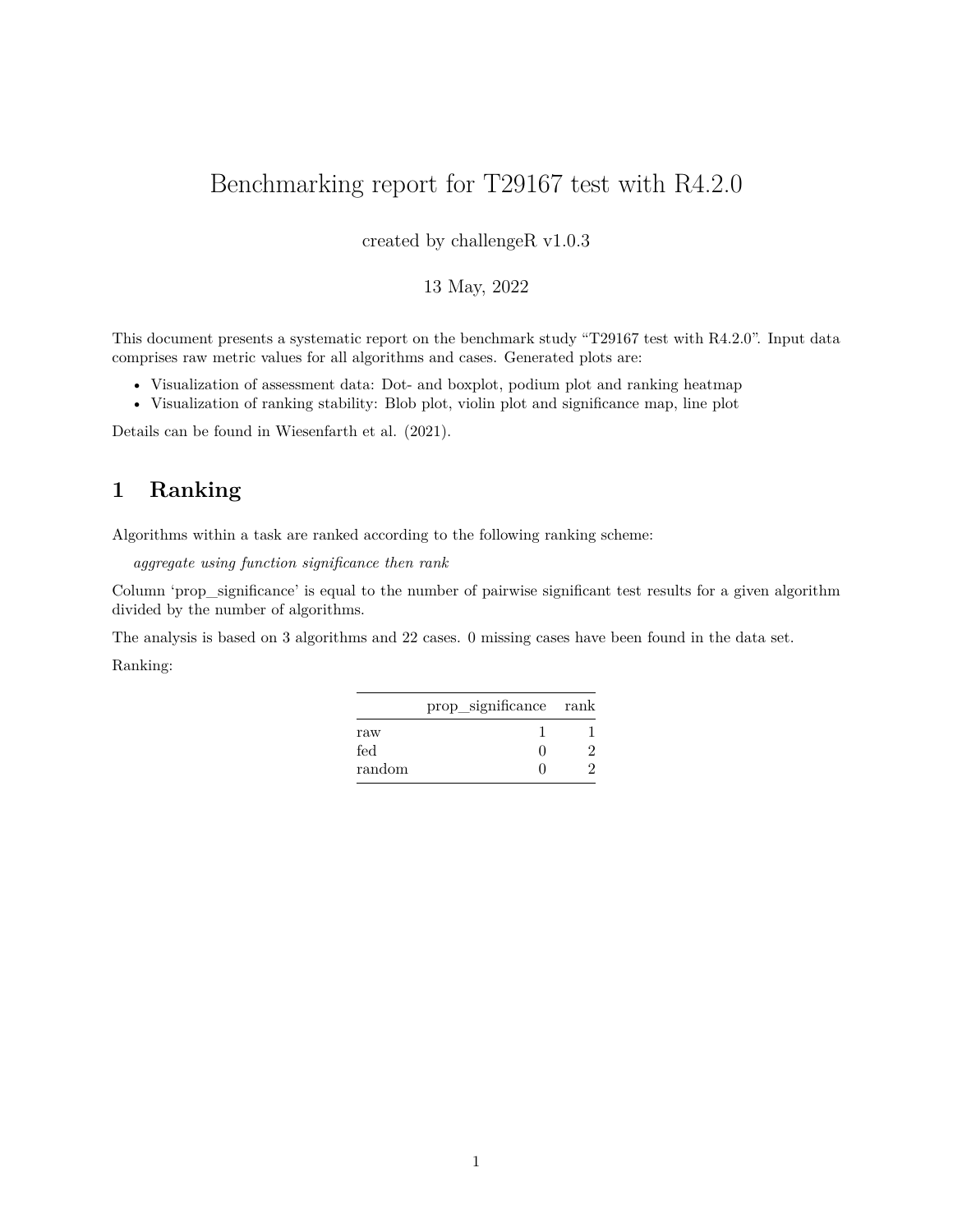# **2 Visualization of raw assessment data**

# **2.1 Dot- and boxplot**

*Dot- and boxplots* for visualizing raw assessment data separately for each algorithm. Boxplots representing descriptive statistics over all cases (median, quartiles and outliers) are combined with horizontally jittered dots representing individual cases.



Algorithm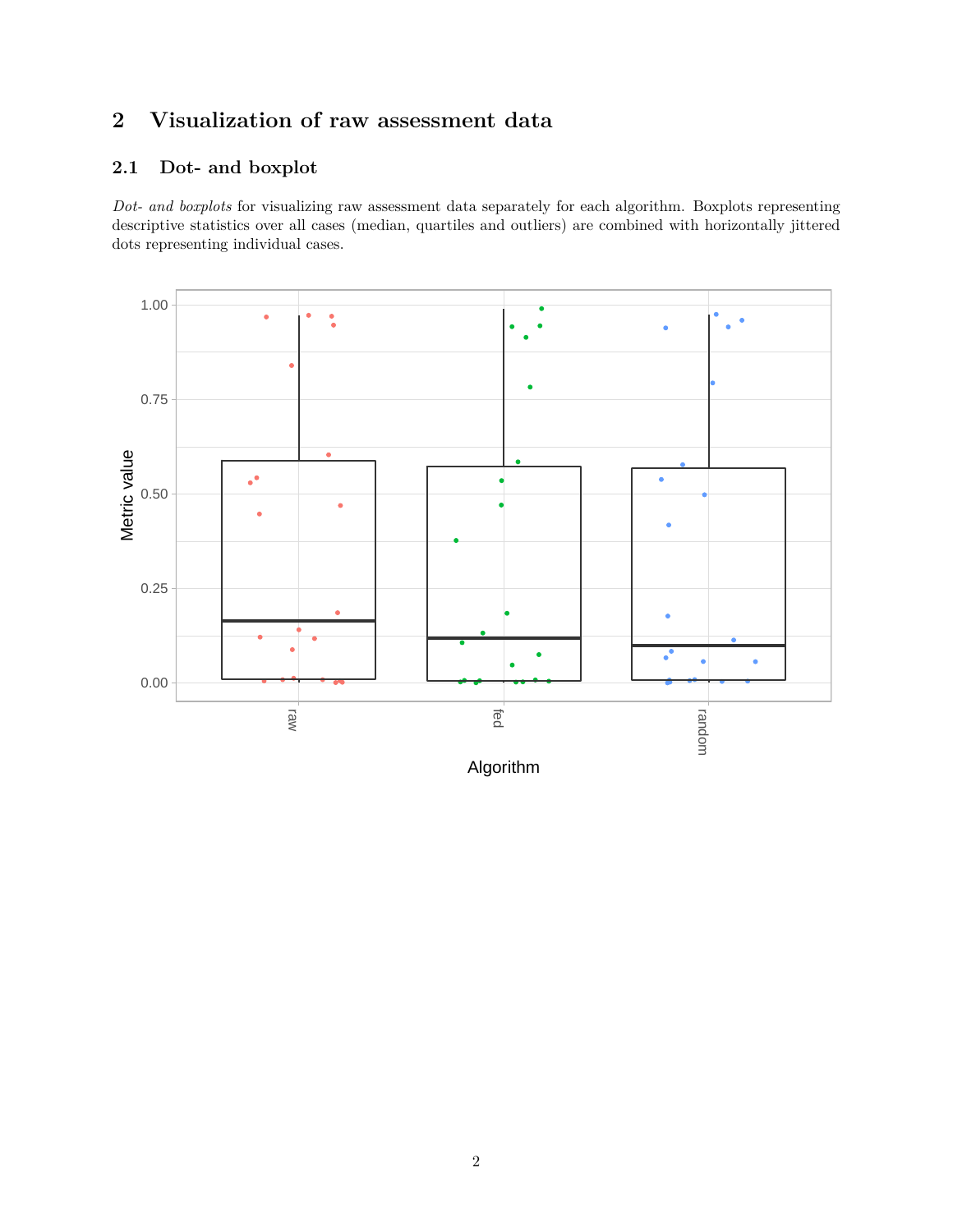#### **2.2 Podium plot**

*Podium plots* (see also Eugster et al., 2008) for visualizing raw assessment data. Upper part (spaghetti plot): Participating algorithms are color-coded, and each colored dot in the plot represents a metric value achieved with the respective algorithm. The actual metric value is encoded by the y-axis. Each podium (here:  $p=3$ ) represents one possible rank, ordered from best (1) to last (here: 3). The assignment of metric values (i.e. colored dots) to one of the podiums is based on the rank that the respective algorithm achieved on the corresponding case. Note that the plot part above each podium place is further subdivided into *p* "columns", where each column represents one participating algorithm (here:  $p = 3$ ). Dots corresponding to identical cases are connected by a line, leading to the shown spaghetti structure. Lower part: Bar charts represent the relative frequency for each algorithm to achieve the rank encoded by the podium place.

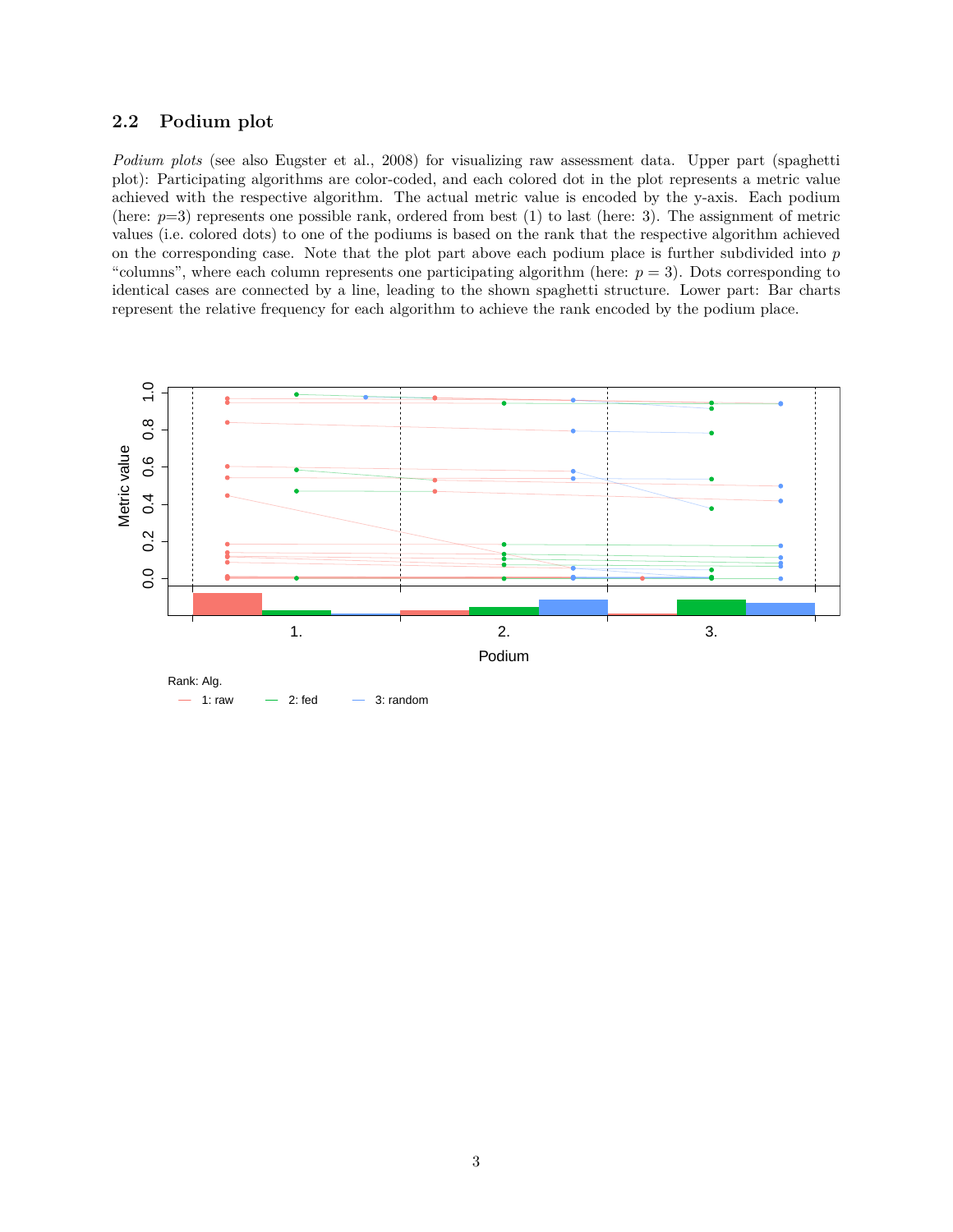### **2.3 Ranking heatmap**

*Ranking heatmaps* for visualizing raw assessment data. Each cell  $(i, A_j)$  shows the absolute frequency of cases in which algorithm  $A_j$  achieved rank  $i.$ 

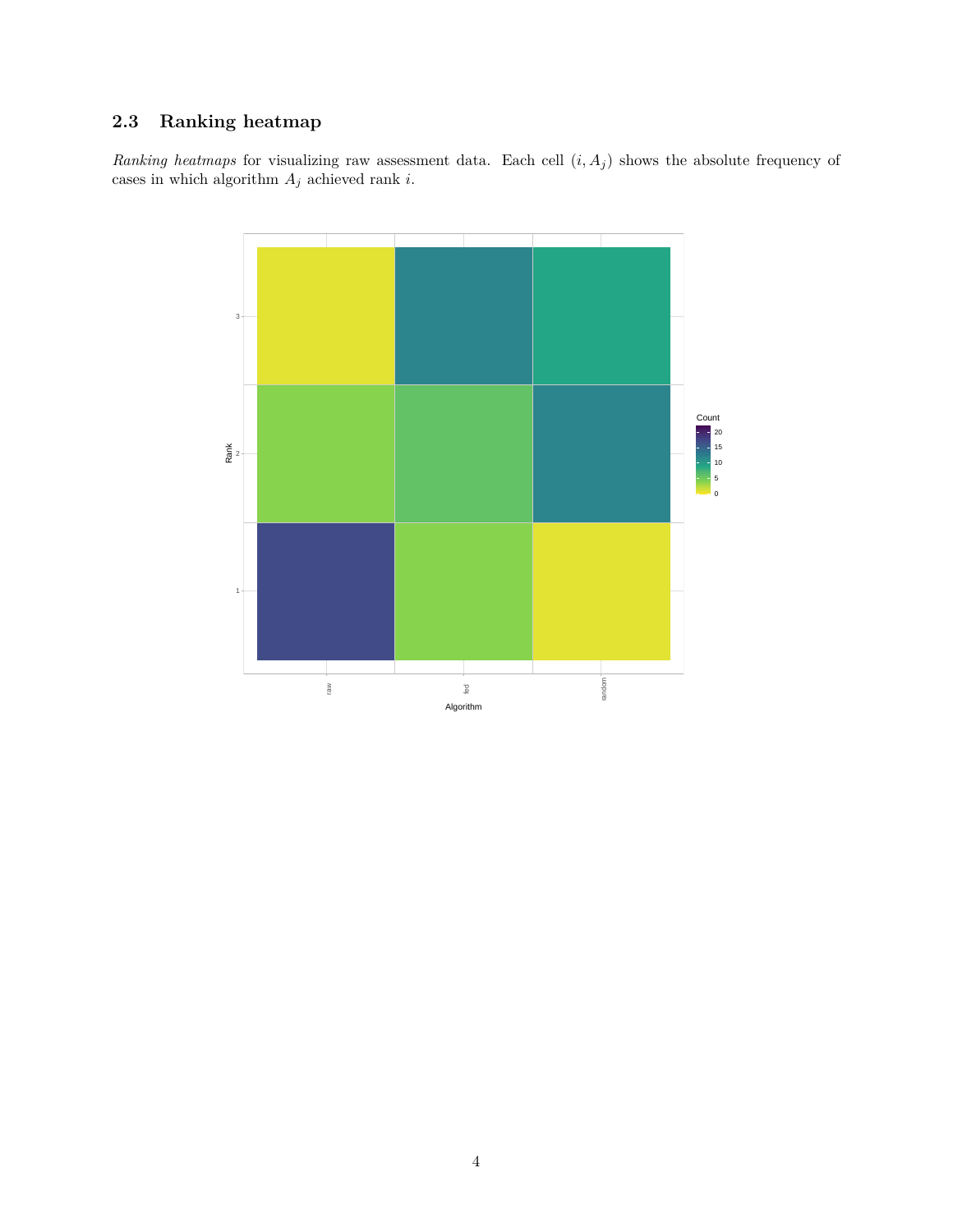# **3 Visualization of ranking stability**

#### **3.1** *Blob plot* **for visualizing ranking stability based on bootstrap sampling**

Algorithms are color-coded, and the area of each blob at position  $(A_i, \text{rank } j)$  is proportional to the relative frequency  $A_i$  achieved rank *j* across  $b = 10$  bootstrap samples. The median rank for each algorithm is indicated by a black cross. 95% bootstrap intervals across bootstrap samples are indicated by black lines.

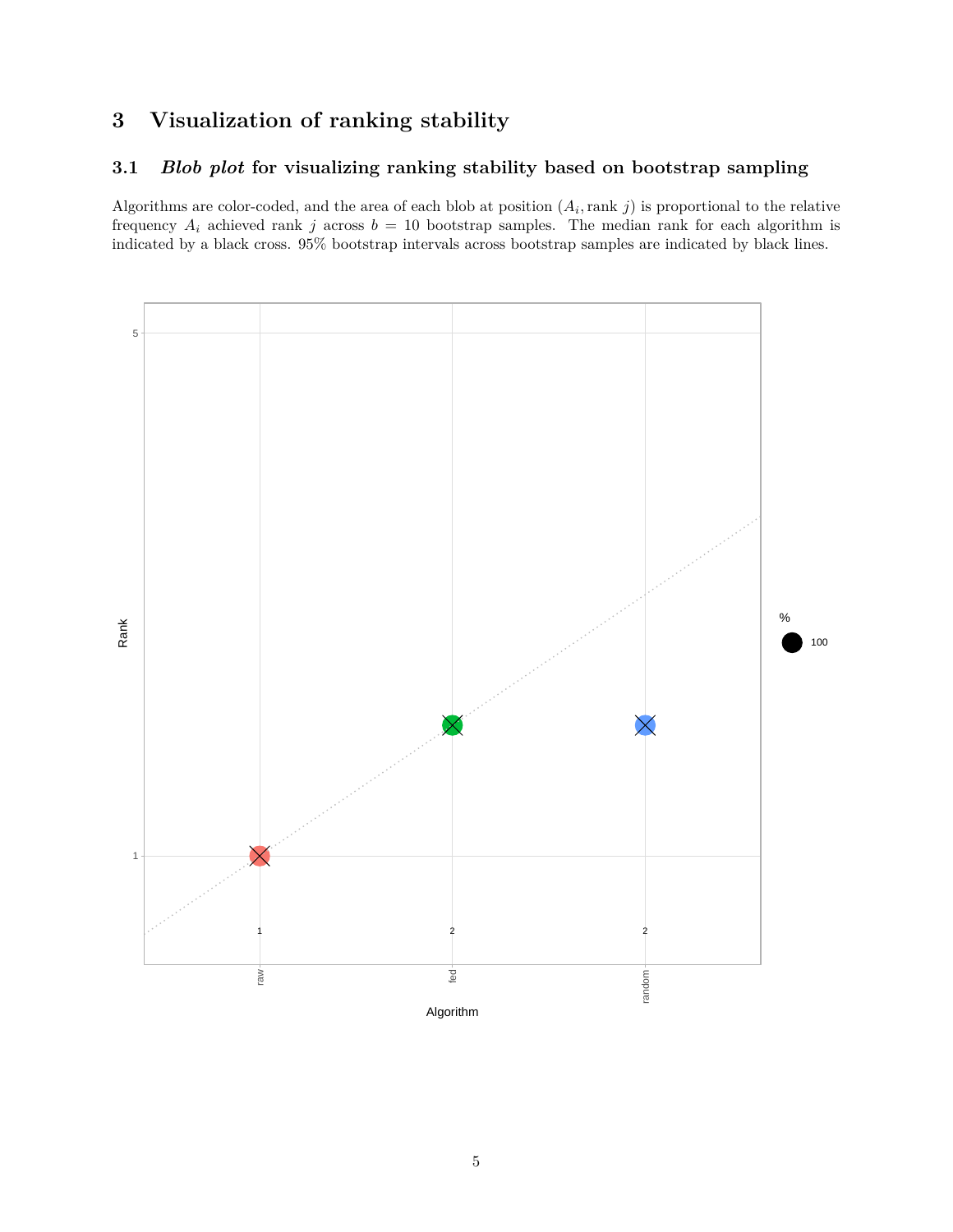#### **3.2** *Violin plot* **for visualizing ranking stability based on bootstrapping**

The ranking list based on the full assessment data is pairwise compared with the ranking lists based on the individual bootstrap samples (here  $b = 10$  samples). For each pair of rankings, Kendall's  $\tau$  correlation is computed. Kendall's *τ* is a scaled index determining the correlation between the lists. It is computed by evaluating the number of pairwise concordances and discordances between ranking lists and produces values between −1 (for inverted order) and 1 (for identical order). A violin plot, which simultaneously depicts a boxplot and a density plot, is generated from the results.

Summary Kendall's tau:

| ${\rm Task}$    | mean median $q25 \t q75$ |  |
|-----------------|--------------------------|--|
| weight_transfer |                          |  |



6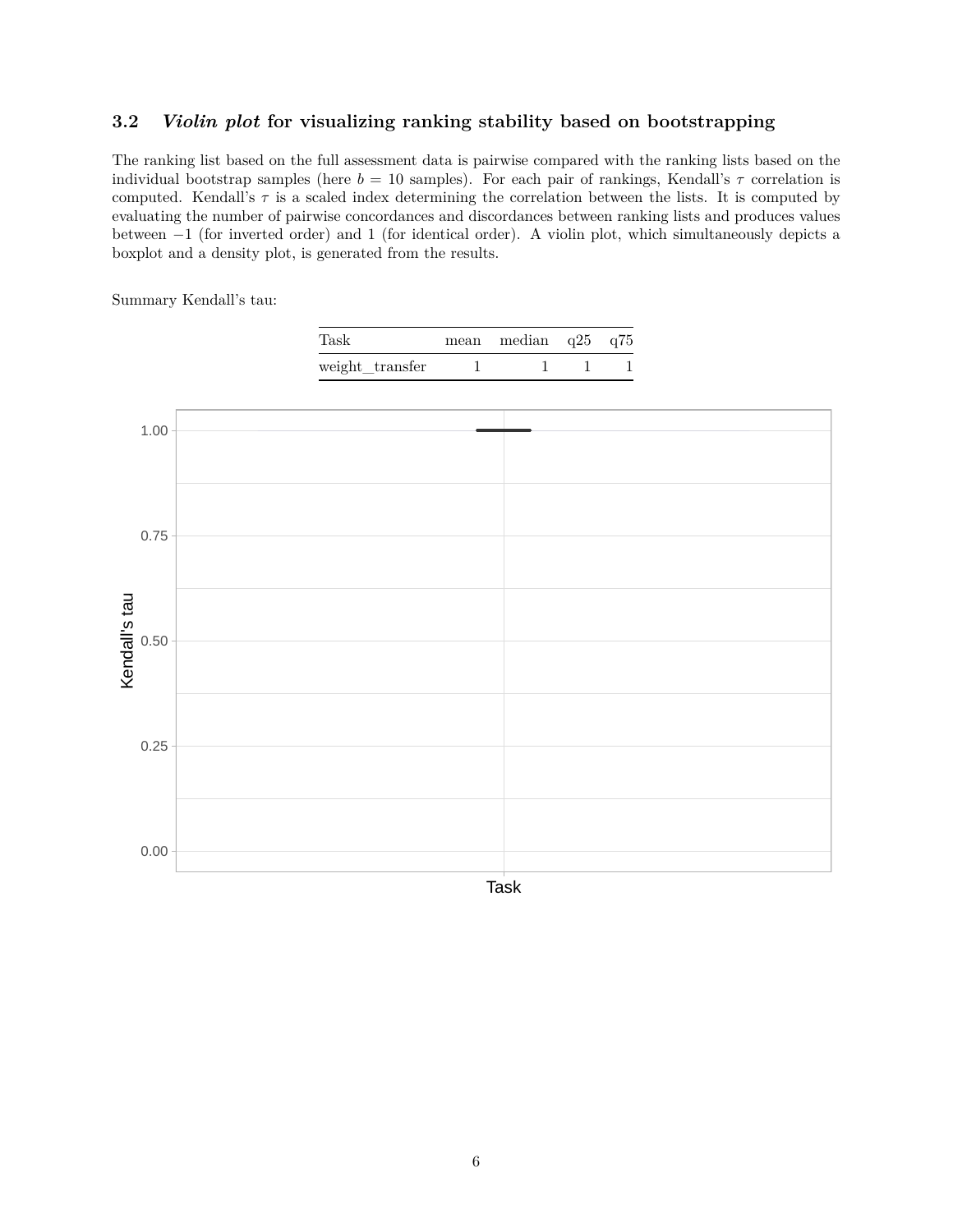### **3.3** *Significance maps* **for visualizing ranking stability based on statistical significance**

*Significance maps* depict incidence matrices of pairwise significant test results for the one-sided Wilcoxon signed rank test at a 5% significance level with adjustment for multiple testing according to Holm. Yellow shading indicates that metric values from the algorithm on the x-axis were significantly superior to those from the algorithm on the y-axis, blue color indicates no significant difference.

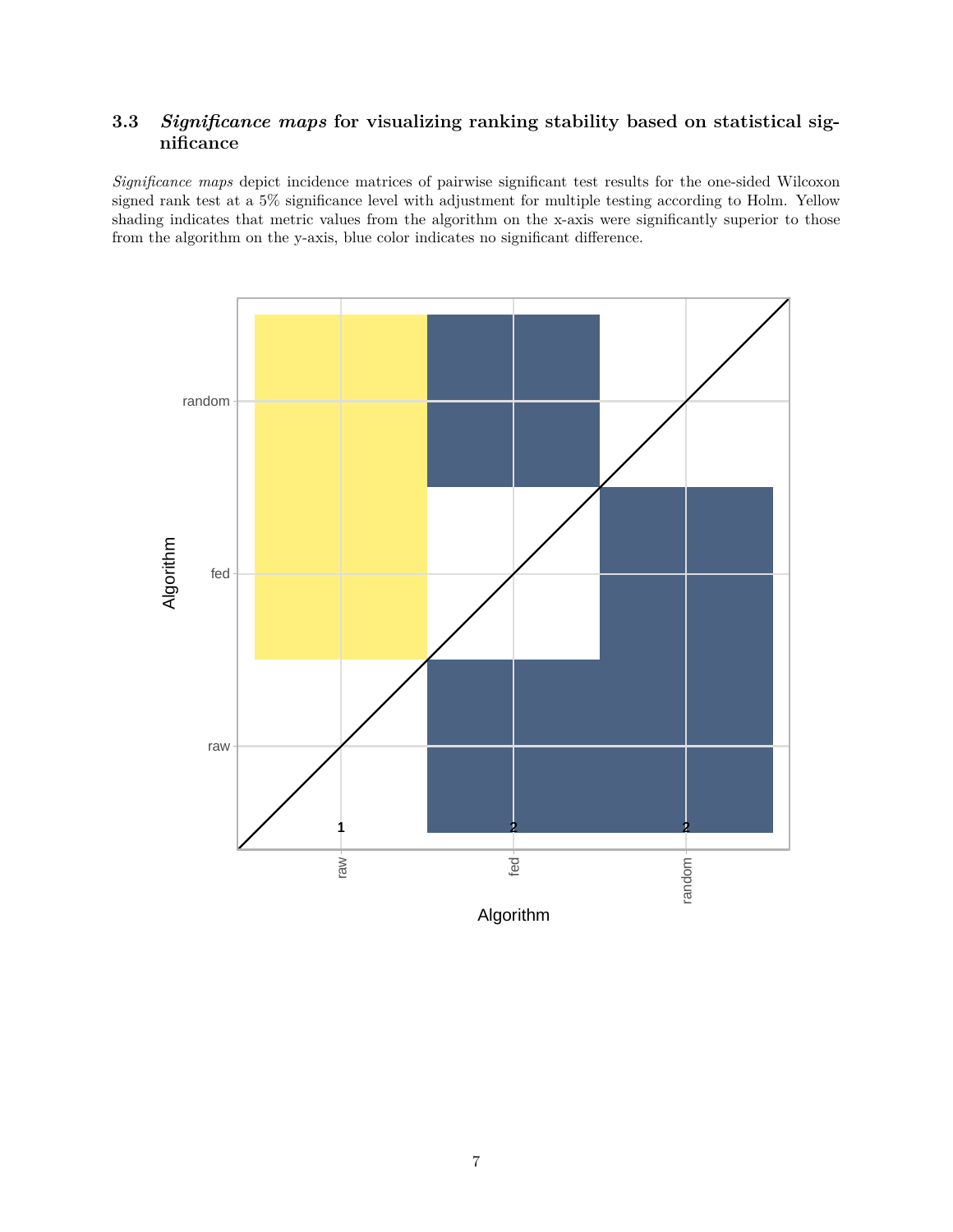### **3.4 Ranking robustness to ranking methods**

*Line plots* for visualizing ranking robustness across different ranking methods. Each algorithm is represented by one colored line. For each ranking method encoded on the x-axis, the height of the line represents the corresponding rank. Horizontal lines indicate identical ranks for all methods.